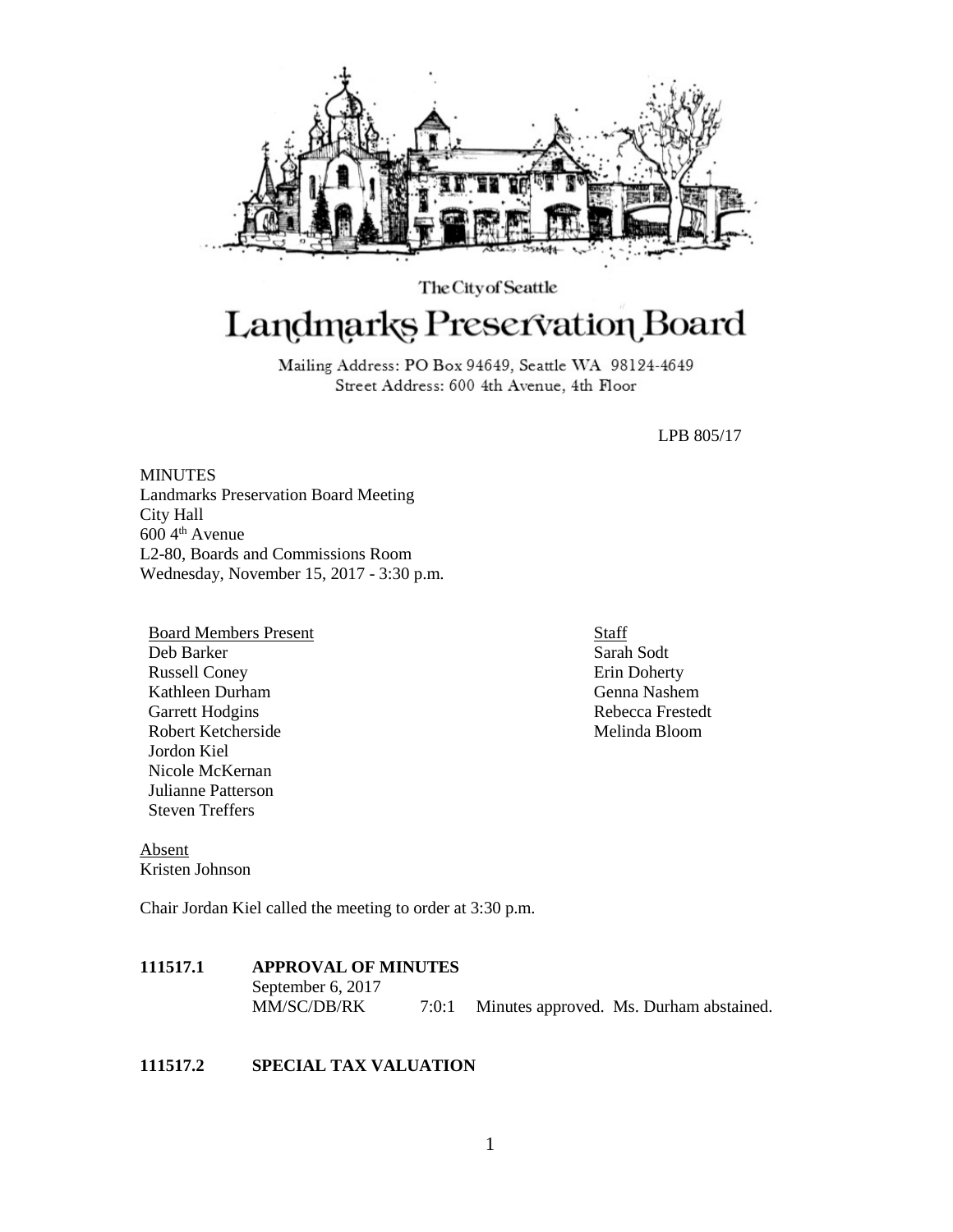111517.23 First United Methodist Church 811 Fifth Avenue

> Ms. Sodt reported that submitted and eligible costs are \$ 38,059,724.44; there were no disallowed costs. Work for designated portions of the property was performed in conformance with Certificates of Approval issued by the Landmarks Preservation Board.

Public Comment: There was no public comment.

Action: I move that the Landmarks Preservation Board approve the following property for Special Tax Valuation: the First United Methodist Church, 811 Fifth Avenue, that this action is based upon criteria set forth in Title 84 RCW Chapter 449; that this property has been substantially improved in the 24-month period prior to application; and that the recommendation is conditioned upon the execution of an agreement between the Landmarks Preservation Board and the owner.

 $MM/SC/IP/RK$  8:0:0

111517.24 Maritime Building 911 Western Avenue

> Ms. Sodt said submitted and eligible costs are \$ 25,609,489; there were no disallowed costs. Work for designated portions of the property was performed in conformance with Certificates of Approval issued by the Landmarks Preservation Board. She said costs include work that has been done in this phase.

Public Comment: There was no public comment.

Action: I move that the Landmarks Preservation Board approve the following property for Special Tax Valuation: the Maritime Building, 911 Western Avenue, that this action is based upon criteria set forth in Title 84 RCW Chapter 449; that this property has been substantially improved in the 24-month period prior to application; and that the recommendation is conditioned upon the execution of an agreement between the Landmarks Preservation Board and the owner.

MM/SC/GH/JP 8:0:0 Motion carried.

111517.25 Bon Marche/Macy's 300 Pine Street

> Ms. Sodt said the submitted and eligible costs are \$ 44,546,119.73; there were no disallowed costs. Work for designated portions of the property was performed in conformance with Certificates of Approval issued by the Landmarks Preservation Board. She said this covers only completed items. She said previous Special Tax covered a 24-month period; they are now capturing another 12-month period.

Public Comment: There was no public comment.

Paul Brenneke said they are doing it by phase. He said that next year they will do the 3<sup>rd</sup> floor and tenant improvements.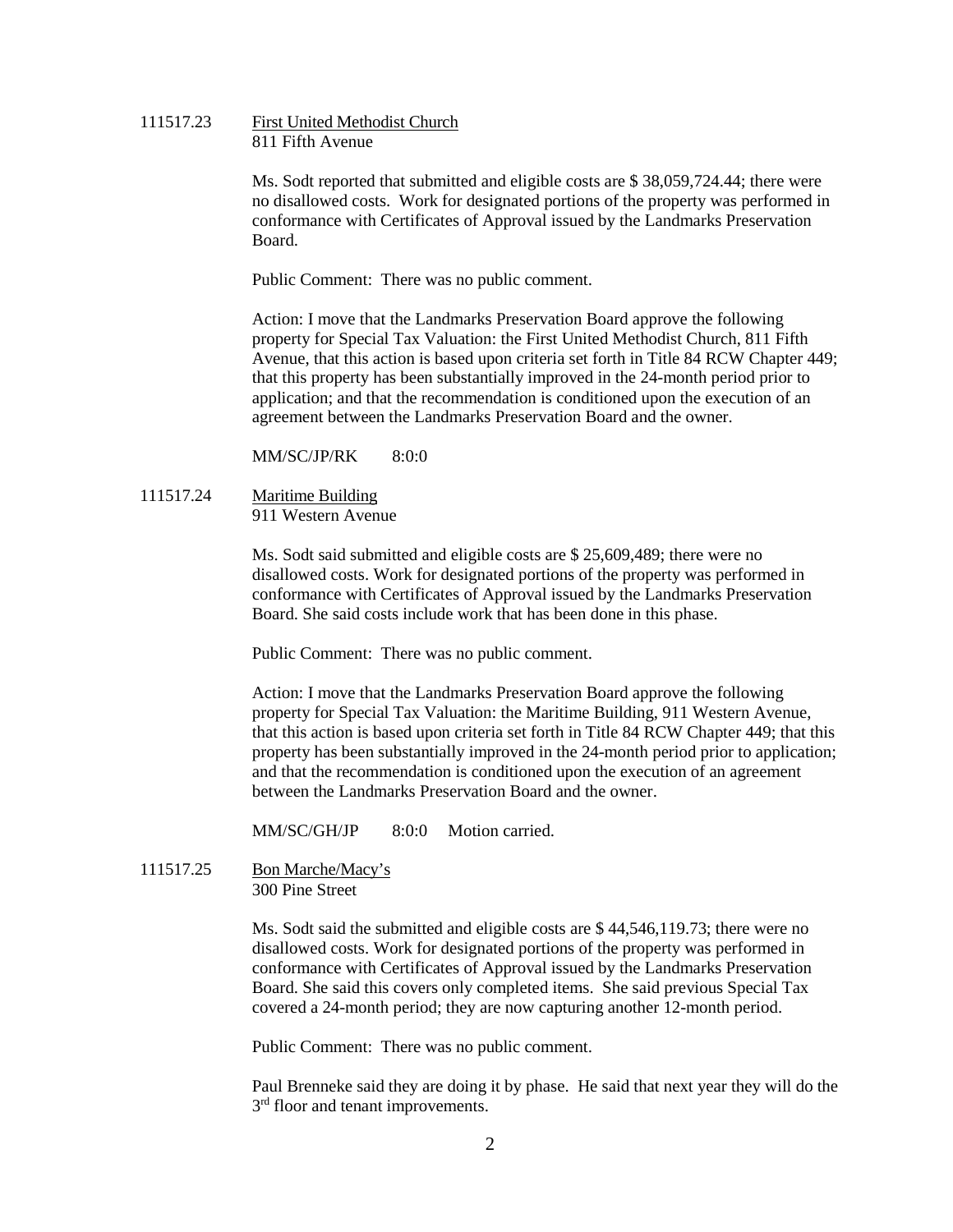Action: I move that the Landmarks Preservation Board approve the following property for Special Tax Valuation: Bon Marche/Macy's Building, 300 Pine Street, that this action is based upon criteria set forth in Title 84 RCW Chapter 449; that this property has been substantially improved in the 24-month period prior to application; and that the recommendation is conditioned upon the execution of an agreement between the Landmarks Preservation Board and the owner.

MM/SC/JP/GH 8:0:0 Motion carried

111517.26 Stimson-Green Mansion 1204 Minor Ave

> Ms. Sodt said the submitted and eligible rehabilitation costs are \$ 264,014.11; there were no disallowed costs. Work on the designated portion of the landmark was determined by staff to be in-kind repair that did not require review by the Board. She said that much of the work was in-kind repair and was reviewed administratively.

Public Comment: There was no public comment.

Action: I move that the Landmarks Preservation Board approve the following property for Special Tax Valuation: the Stimson-Green Mansion, 1204 Minor Avenue, that this action is based upon criteria set forth in Title 84 RCW Chapter 449; that this property has been substantially improved in the 24-month period prior to application; and that the recommendation is conditioned upon the execution of an agreement between the Landmarks Preservation Board and the owner.

*Ms. McKernan arrived at 3:45 pm.*

MM/SC/GH/ST 7:0:2 Motion carried. Ms. Patterson recused herself. Ms. McKernan abstained.

111517.21 Fort Lawton

4006 Washington Ave W

Ms. Nashem said the submitted costs are \$550,496; eligible costs are \$549,447. There were \$1,049 in disallowed costs. Work performed in conformance with Certificate of Approval issued by the Landmarks Preservation Board.

Public Comment: There was no public comment.

Action: I move that the Landmarks Preservation Board approve the following property for Special Tax Valuation: 4006 Washington Ave W, that this action is based upon criteria set forth in Title 84 RCW Chapter 449; that this property has been substantially improved in the 24-month period prior to application; and that the recommendation is conditioned upon the execution of an agreement between the Landmarks Preservation Board and the owner.

MM/SC/ST/JP 9:0:0 Motion carried.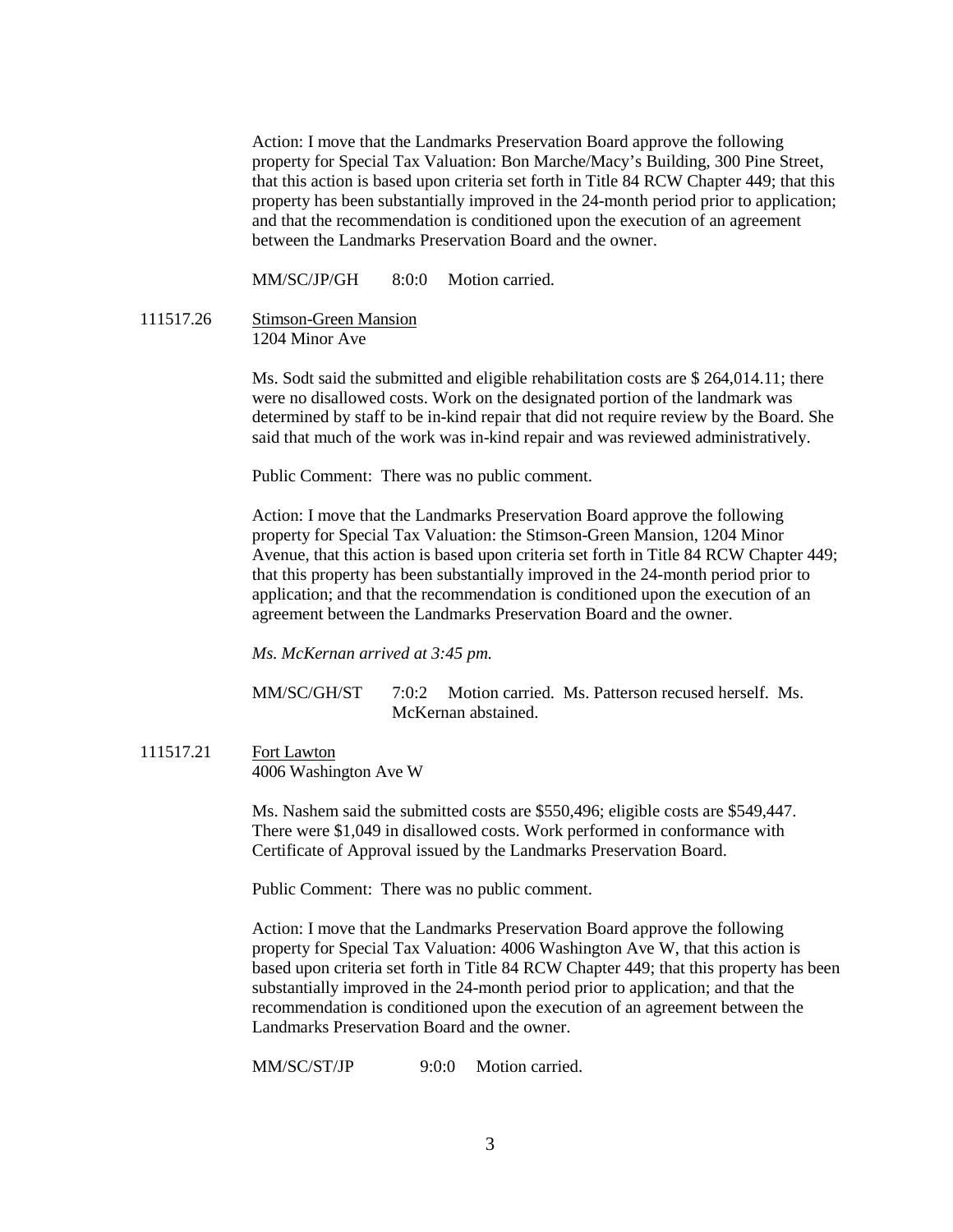### 111517.22 Fort Lawton 4218 Washington Ave W

Ms. Nashem said the submitted costs are \$498,811; eligible costs are \$484,828. There were \$13,983 in disallowed costs. Work performed in conformance with Certificate of Approval issued by the Landmarks Preservation Board.

Public Comment: There was no public comment.

Action: I move that the Landmarks Preservation Board approve the following property for Special Tax Valuation: 4218 Washington Ave W, that this action is based upon criteria set forth in Title 84 RCW Chapter 449; that this property has been substantially improved in the 24-month period prior to application; and that the recommendation is conditioned upon the execution of an agreement between the Landmarks Preservation Board and the owner.

MM/SC/JP/GH 9:0:0 Motion carried.

111517.27 University Methodist Episcopal Church Parsonage 4138 Brooklyn Avenue NE

> Ms. Doherty said the submitted and eligible costs are \$2,696,776; there were no disallowed costs. Work for designated portions of the property were performed in conformance with a Certificate of Approval issued by the Landmarks Preservation Board. She said that they moved the Parsonage and constructed the new building. She said the Parsonage is used as a main entrance and student study/activity space.

Public Comment: There was no public comment.

Action: I move that the Landmarks Preservation Board approve the following property for Special Tax Valuation: University Methodist Episcopal Church Parsonage, 4138 Brooklyn Avenue NE, that this action is based upon criteria set forth in Title 84 RCW Chapter 449; that this property has been substantially improved in the 24-month period prior to application; and that the recommendation is conditioned upon the execution of an agreement between the Landmarks Preservation Board and the owner.

MM/SC/RK/JP 9:0:0 Motion carried.

# **111517.3 CERTIFICATES OF APPROVAL**

111517.31 Columbia City Landmark District 4860 Rainier Ave. S. Proposed signs

> Ms. Frestedt explained the proposed installation of a wall sign, a two-sided blade sign and a canvas scroll featuring the Eileen Fisher RENEW logo, and retroactive request for temporary window decal signage to remain until the new signage are installed. Exhibits included plans, photographs and samples. The Grayson Brown Building was constructed in 1908. It is a contributing building located within the National Register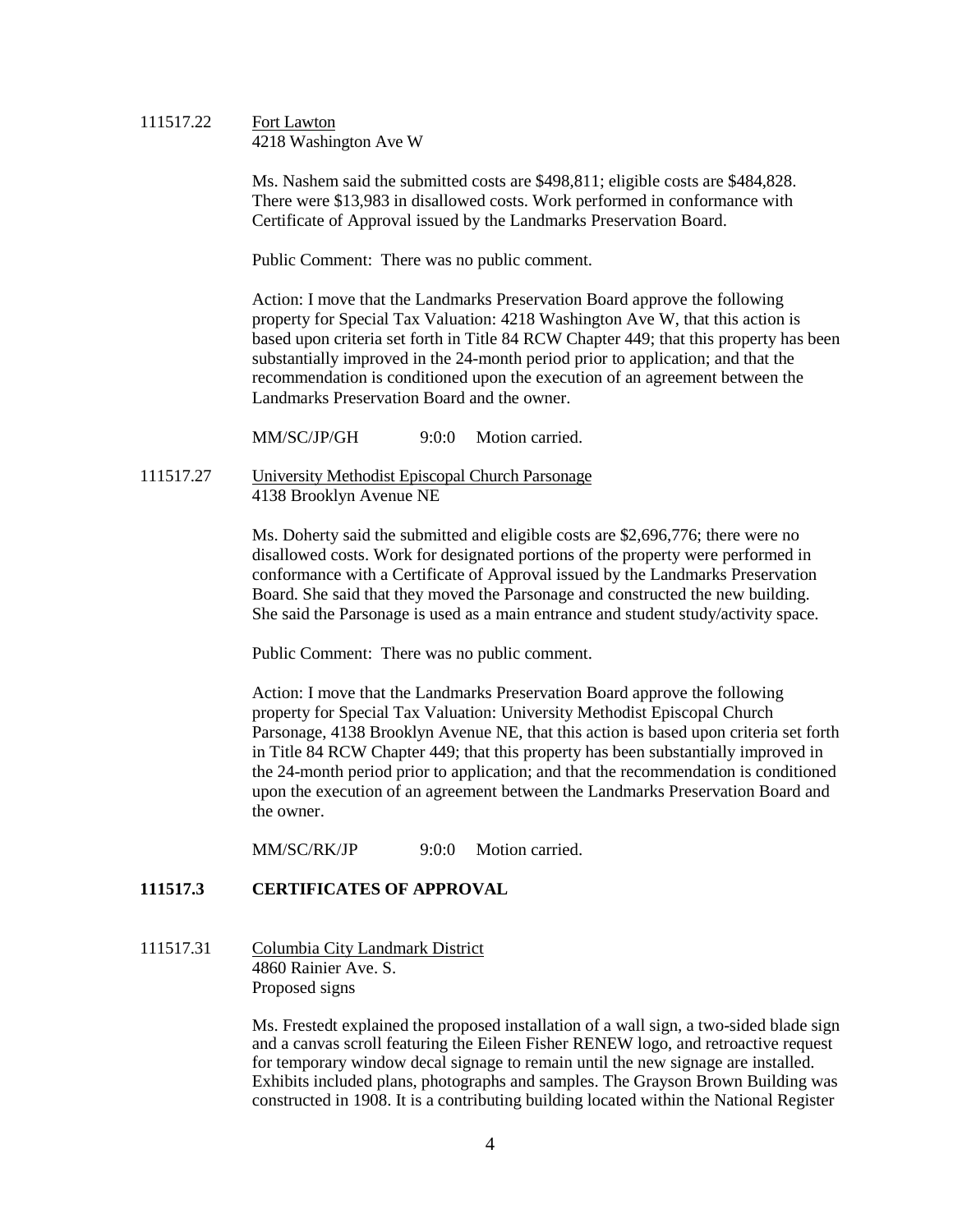District. The existing business signs were approved in 2013. On November 7, 2017 the Columbia City Review Committee reviewed the application. Committee members discussed the installation and scale of the window scroll. They agreed that the installation in one of the three windows was acceptable, noting that it is set back from the window. One member noted the temporary nature of the scroll and said that it helps to activate the window. Committee members recommended approval of the proposal. She said they will try to re-use the existing attachment and will patch/paint the others.

Applicant Comment:

Megan Arnaud, RENEW, said they plan to re-use the existing sign frame.

Ms. Frestedt said there will be two new penetrations, due to the revised dimensions.

Mr. Treffers said the proposal is consistent with the CCRC Guidelines.

Ms. Frestedt said the CCRC discussed scale of the scroll in proportion to the windows and noted the amount of glazing and the placement.

Ms. Arnaud said the logo was created for Eileen Fisher; it is a unique piece.

Ms. Barker asked if the design was logo or art.

Ms. Frestedt said the design is part of their branding.

Ms. Arnaud said they want flexibility to use the logo or not.

Mr. Kiel said it is not permanent and they are re-using existing holes.

Mr. Treffers said there are three windows, so the storefront impact is low.

Public Comment: There was no public comment.

Action: I move that the Landmarks Preservation Board approve a Certificate of Approval for signs at 4860 Rainier Ave. S., as proposed

This action is based on the following:

The proposed signs meet the following sections of the District ordinance, the Columbia City Landmark District Guidelines and the Secretary of the Interior's Standards:

### **Guidelines/Specific**

### **11. Signs.**

All signs on or hanging from buildings or windows, or applied to windows, are subject to review and approval by the Review Committee and Board. Sign applications will be evaluated according to the overall impact, size, shape, texture, lettering style, method of attachment, color, and lighting in relation to the use of the building, the building and street where the sign will be located, and the other signs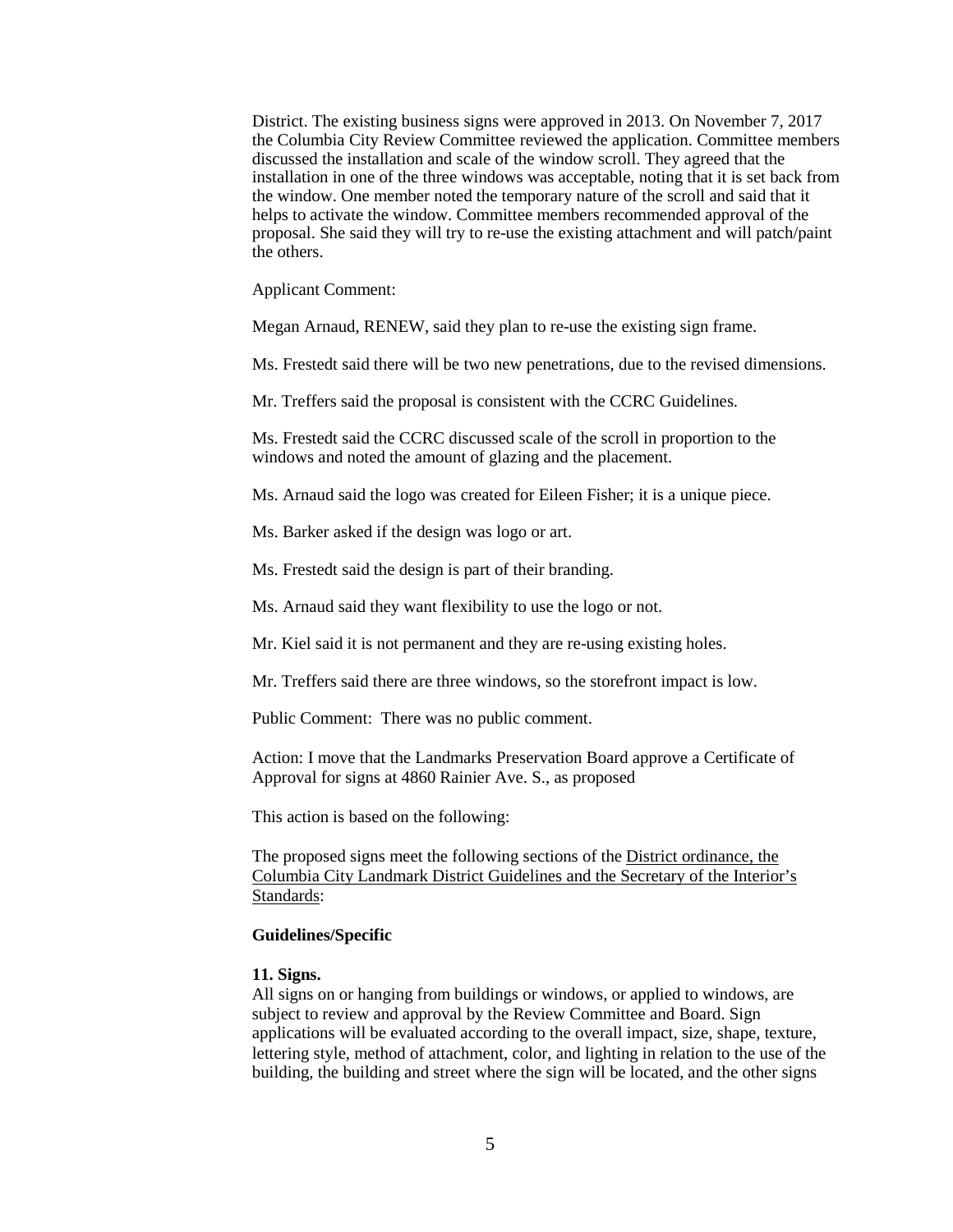and other buildings in the District. The primary reference will be to the average pedestrian's eye-level view, although views into or down the street from adjacent buildings will be an integral feature of any review.

The regulations in Seattle Municipal Code Chapter 23.55 (Signs) and the following guidelines shall apply to signs in the District. The provisions of these guidelines apply to at least the following: (1) any sign located out-of-doors; (2) indoor signs located within three feet of a window and visible from the street, sidewalk or other public place; and (3) "place of business" identification signs.

These provisions are not intended to apply to signs that are to be displayed for only a limited time or to draw attention to short-term occurrences such as farmers markets, street fairs, sales, special offerings, particular seasonal observances, or to merchandise in customary window displays.

The intent of sign regulations is to ensure that signs relate physically and visually to their location; that signs reflect the character and unique nature of the business; that signs do not hide, damage, or obstruct the architectural elements of the building; that signs be oriented toward and promote a pedestrian environment; and that the products or services offered be the focus, rather than the signs.

### **a. Window Signs and Hanging Signs.**

Generally, painted or vinyl letters in storefront windows and single-faced, flat surfaced painted wood signs are preferred. Extruded aluminum or plastics are discouraged and may not be allowed. Window signs shall not cover a large portion of the window so as to be out of scale with the window, storefront, or facade.

### **b. Blade Signs.**

Blade signs (double-faced projecting signs hanging perpendicular to the building), that are consistent in design with District goals are encouraged. Blade signs shall be installed in a manner that is in keeping with other approved blade signs in the District. They shall not hide, damage, or obscure the architectural elements of the building. The size should be appropriately scaled for the building.

### **Secretary of the Interior's Standards #9 and 10**

MM/SC/DB/RC 9:0:0 Motion carried.

111517.32 Decatur Building 1521  $6<sup>th</sup>$  Avenue Proposed entry and canopy alterations

Applicant no-show.

Action: Application was tabled.

## 111517.33 Fremont Bridge Fremont Avenue N over Lake Washington Ship Canal Proposed pedestrian lighting at deck level, and decorative lighting below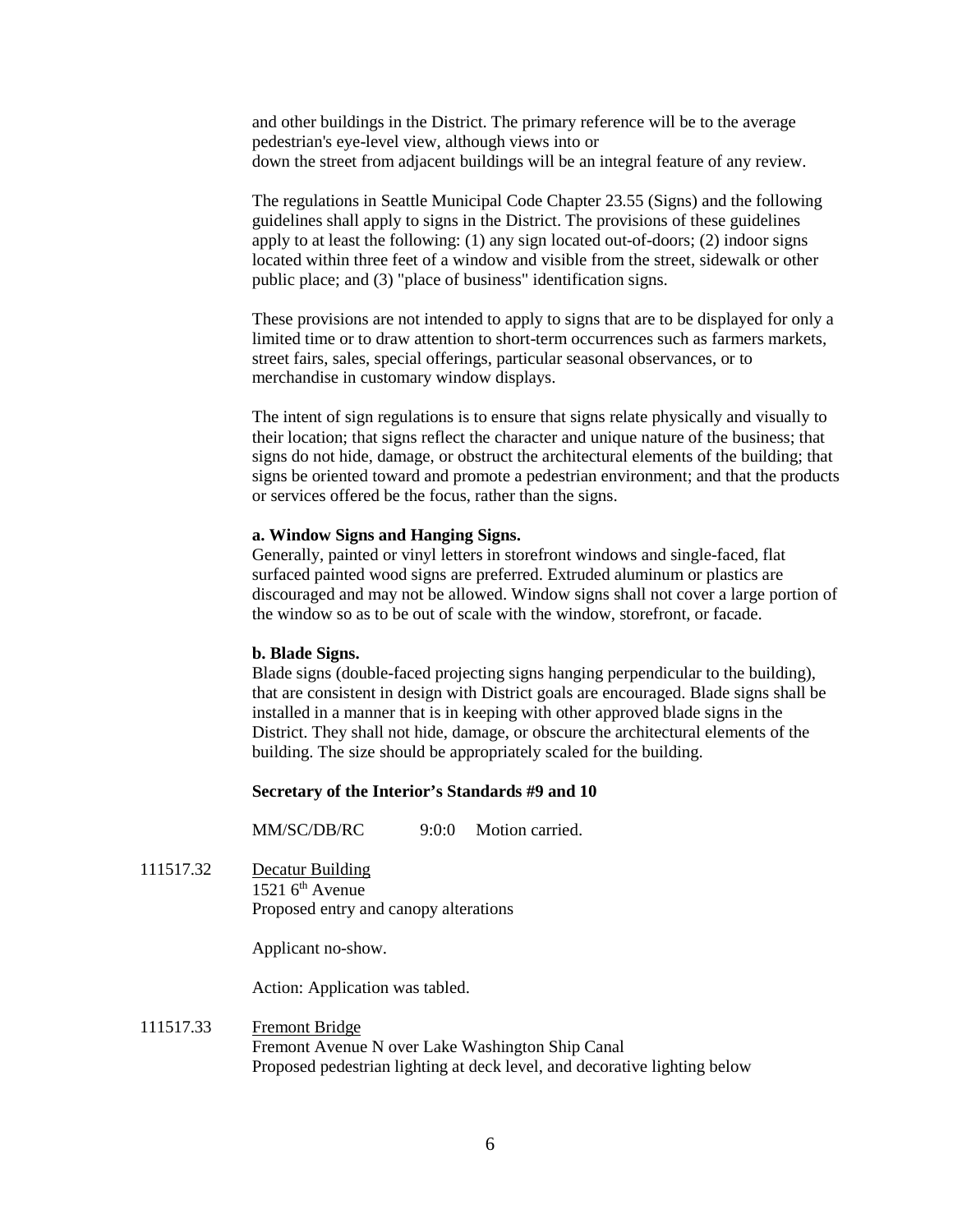John Buswell, SDOT, explained that an artist group would add lighting to the bridge in a respectful and artful way to Ballard, Fremont and University bridges to generate interest.

Hayley Buckbee, project artist, explained that in Phase I the lighting will be subdued and will be angled so not to interfere with vessels. She said that night-time openings are less common, but the lights will still be viewed. She said that the lighting colors and patterns will evolve over the year; seasonally and throughout the night there will be a slow change of lights.

Mr. Buswell said that in Phase I fixtures will be installed on concrete portion underneath the bridge on seismic retrofit elements. He said pedestrian lighting exists today; this project will change those lights to LED.

Mr. Coney asked if Phase I is replacement with new fixtures.

Mr. Buswell said that it is about half of the work. He said there will be some underneath – a subtle wash of light. He said eventually they will illuminate under the carriage when open.

Ms. Buckbee said the colors will move through different spectrums through different seasons.

Mr. Buswell said from midnight to 5:00 am the lights go to sleep with a dimmer, calm state. The pedestrian lighting will remain.

Mr. Treffers asked what is existing versus new.

Mr. Buswell said the pedestrian lighting will use existing locations for conduit and attachments; they will use concrete installation anchors, one to two per fixture. He said will attach conduit every 10' at concrete.

Ms. Doherty said they are placed on the concrete abutments so as not to overlap the reveals.

Mr. Kiel said concrete portion at supports is non-original.

Ms. Barker noted the conduit will run in the reveal.

Public Comment: There was no public comment.

Mr. Treffers said the light scheme is great and it is reversible. He said to minimize attachments anywhere possible.

Mr. Buswell said they will use existing holes and will use clamps instead of drilling. He said they will use the same runs of conduit that exist today at the steel portions of the bridge.

Action: I move that the Seattle Landmarks Preservation Board approve the application for the proposed lighting at the Fremont Bridge, Fremont Avenue North over the Lake Washington Ship Canal, as per the attached submittal.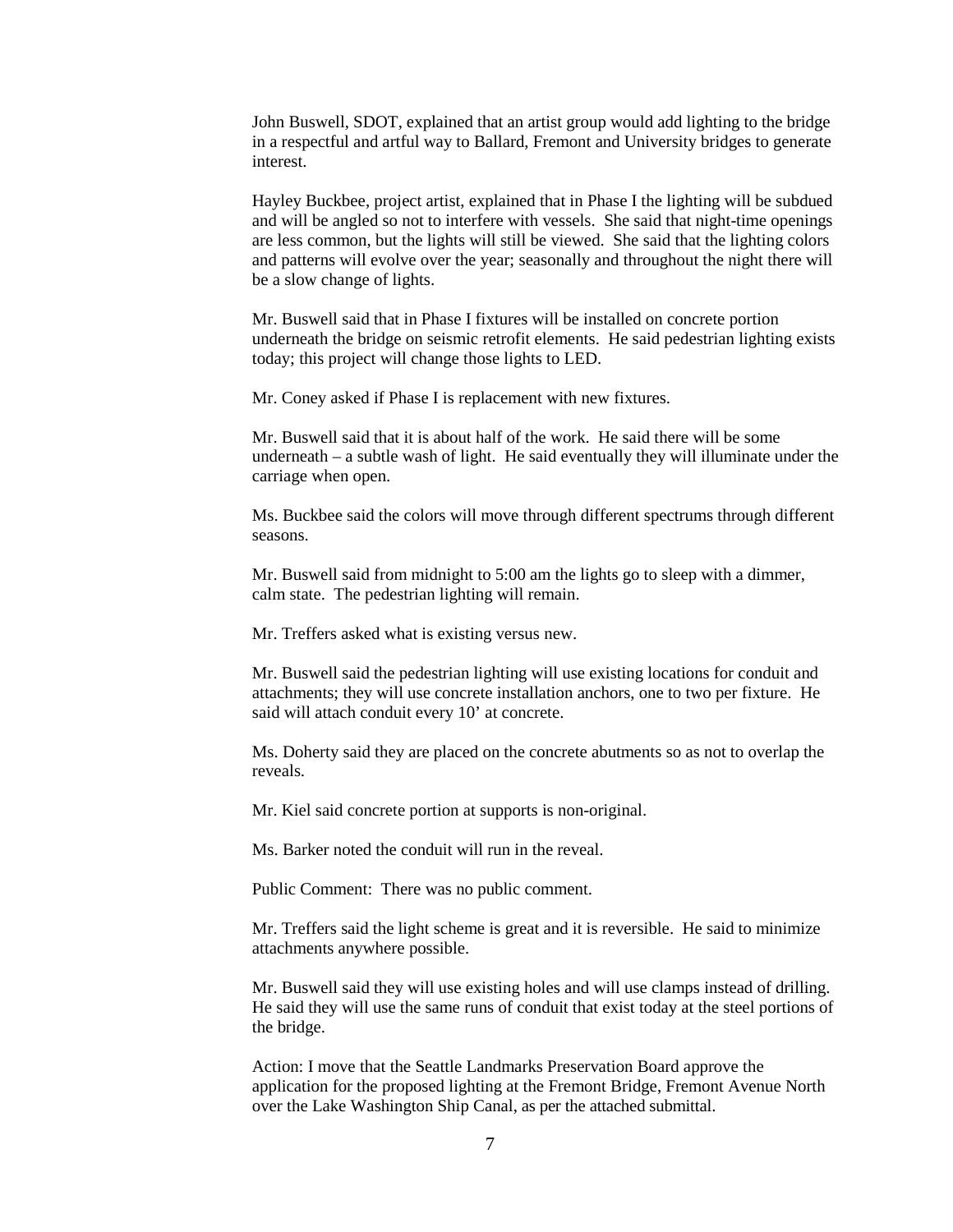This action is based on the following:

- 1. The proposed changes do not adversely affect the features or characteristics specified in Ordinance No. 110347, as the proposed work does not destroy historic materials that characterize the property, and is compatible with the massing, size and scale of the landmark, as per Standard #9 of the *Secretary of Interior's Standards for Rehabilitation.*
- 2. The other factors in SMC 25.12.750 are not applicable to this application.

MM/SC/JP/GH 9:0:0 Motion carried.

### **111517.4 CONTROLS & INCENTIVES**

111517.41 Bleitz Funeral Home 316 Florentia Street Request for extension

Ms. Doherty explained the request for an extension.

Mr. Kiel said ARC sees this building regularly; there is a proposed new development.

Jack McCullough requested extension until March 21, 2018.

Ms. Doherty supported the request.

Ms. Barker said ARC has reviewed and they are making good progress.

Action: I move to defer consideration of Controls and Incentives for the Bleitz Funeral Home, 316 Florentia Street, until March 2,1 1018.

MM/SC/JP/GH 9:0:0 Motion carried.

111517.42 Shannon & Wilson Office Building 3652-3670 Woodland Park Ave N / 1101-1111 N 38th Street Request for extension

> Ms. Doherty reported the building was recently designated and that collaboration with the owner has been a challenge. She said she continues to reach out to him in hopes that he will decide to participate in the negotiations. She said she needs a bit more time.

Ms. Barker asked if the building is occupied.

Ms. Doherty said it is occupied by the owner's business. She said there may be some vacant portions. She said the owner has been a good steward. She noted that the owner replied to her early on in the nomination process, so she is in contact with the correct person. She said they are not at an impasse yet and wants to try one more time.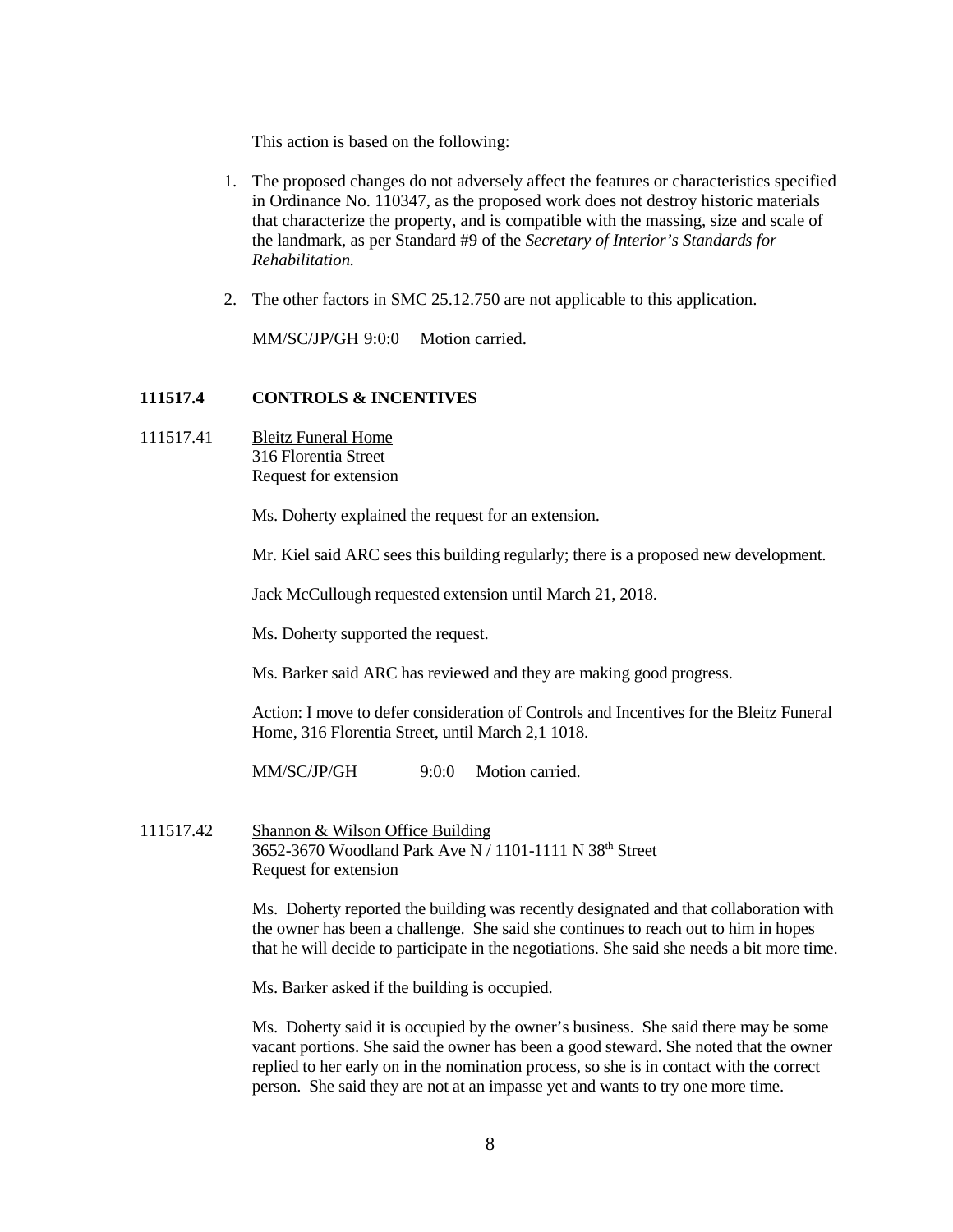Action: I move to defer consideration of Controls and Incentives for the Shannon & Wilson Office Building, 3652-3670 Woodland Park Ave N / 1101-1111 N 38<sup>th</sup> Street, for two months.

MM/SC/JP/GH 9:0:0 Motion carried.

### **111517.5 DESIGNATION**

#### 111517.51 H&K Foods 7118-7144 Beacon Avenue South

David Peterson prepared and presented the report (full report in DON file). He responded to questions asked by the board at the nomination meeting. He provided context of the site and neighborhood, noting the development of Holly Park housing and the nearby Van Asselt school which grew quickly to accommodate growth. The building was built as a grocery for Nick A. DiJulio.

He explained that architect Benjamin Woo set up his own shop in 1955; this building was early in his career. He worked at many architectural firms over the years designing homes – for Ping and Ruby Chow, Ark and Winnie Chin, and Bennard Gwinn; and they specialized in churches. He said that Woo was very active in the  $60's - 80's$  in the Chinese community in the preservation and development of the International District. He was involved in many organizations including Model Cities, PDA, Chong Wa Benevolent Society, Wing Luke Museum, among others and he was the first Asian American president of the AIA Chapter. He brought Asian elements and art into the design of the United Savings and Loan bank which was the first Asian-owned bank in the United States. He said that Woo and DiJulio worked together on another project several years before the subject building, but there was no apparent special connection between them. He said that Woo would likely have encountered difficulties in his practice during the 1950s and 1960s, which were typical of the era. From a 1992 interview with Ron Chew, Woo appears to have not let it weigh him down personally, or in his career.

Mr. Peterson said that Nick DiJulio was in the lumber business his whole life. He owned two properties as investments for his wife's security. He managed the properties himself. His son, Rocky, took over the business when he retired. He said DiJulio led a comfortable middle-class life.

He said that the interior was not nominated, but noted the roof form was exposed inside. He noted the repeating roof form and noted on a 2001 image, alterations that have been made. He said the blue panels on the bottom of the storefront were called out as plate glass on the drawings, but he wasn't sure if it was built that way.

### *Mr. Ketcherside stepped out of the meeting at 4:30pm.*

Mr. Peterson said there is no evidence that the building was or has been an important center of the community, or the site of significant events. He said the building represents a typical neighborhood shopping strip. He said the building did not meet any of the designation standards. He said the United Savings and Loan Bank is a better example of Mr. Woo's work. He said Mr. Woo was an important man but known more as a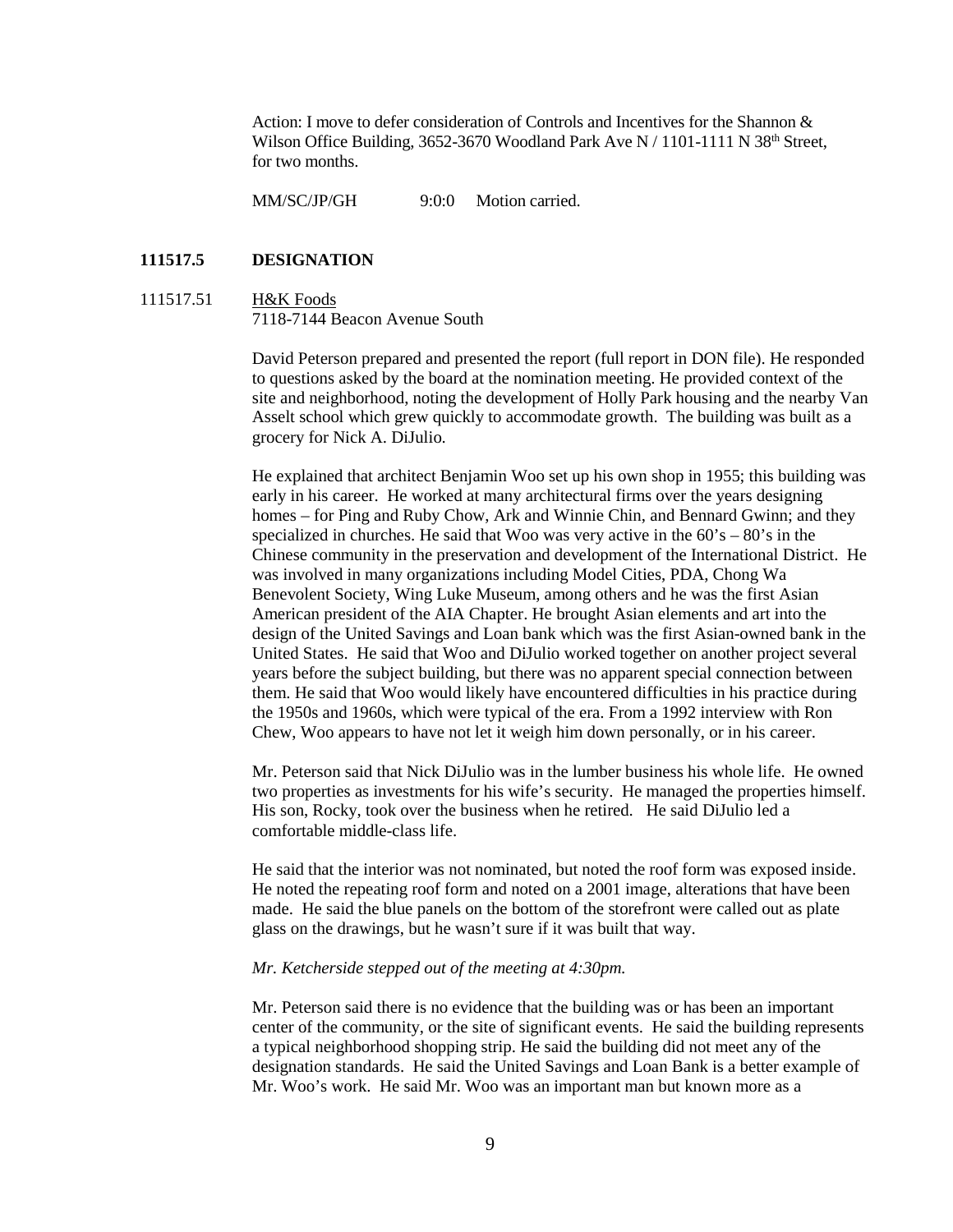community activist and for his advocacy efforts in the International District, than as an architect.

Ian Morrison, McCullough Hill Leary, said Mr. Woo's advocacy in the International District is significant. He said this building doesn't convey the later advocacy and has no connection to it. He said there have been changes and there is no integrity; he asked the board to deny designation.

Public Comment:

Monisha Harrell said that Woo never forgot his roots and he was always there for us like Bob Santos. His life and interests were about people, not things. He didn't want the Bush Hotel building named for him. She said his eye was always on the future. She did not support designation of the subject building.

Tiffany Jorgensen supported designation on criteria C, D, and E. She noted the unique design, location and the architect.

Dan Chan did not support designation. He said they need affordable housing in the area. Mr. Woo did no activism in that area.

Ms. Barker said public comments of support were received from the Beacon Hill Council, Ron Chew, and Maiko Winkler Chinn. She said she supported designation on criteria B, C, and D. She said it is a non-ID nod to Mr. Woo. She said the visual characteristics of the roofing were meant to draw the eye.

Mr. Hodgins did not support designation. He said there are integrity issues and the building doesn't convey the original inside-outside interaction. He said Mr. Woo was an activist who happened to be an architect; his activism work was important later in his career.

Ms. Durham did not support designation. She appreciated Mr. Peterson's additional research. She said Mr. Woo is worth celebrating; his contribution is more represented in the bank building in the International District than this building. Mr. Woo was important, but this building was not significantly associated with him.

Ms. Patterson supported designation on criteria D and B. She noted the Modern Style and glu-lam construction. She said the building exhibits a style and she noted that Mr. Woo had no formal architectural training. She noted Mr. Woo's social activism.

### *Mr. Ketcherside returned to the meeting at 5:25 pm.*

Ms. Patterson said his social activism was not limited the International District. She said he had his own firm at a time when it was common for Asian Americans to have white men as partners to compete in a white, male-dominated field.

Ms. McKernan did not support designation due to integrity issues. She said the roof structure is all that is left. She said this building is not related to Mr. Woo's activism.

Mr. Coney said Mr. Woo won't be forgotten; he is well-known. His exemplary work was the bank in the International District. His community involvement is well-known. He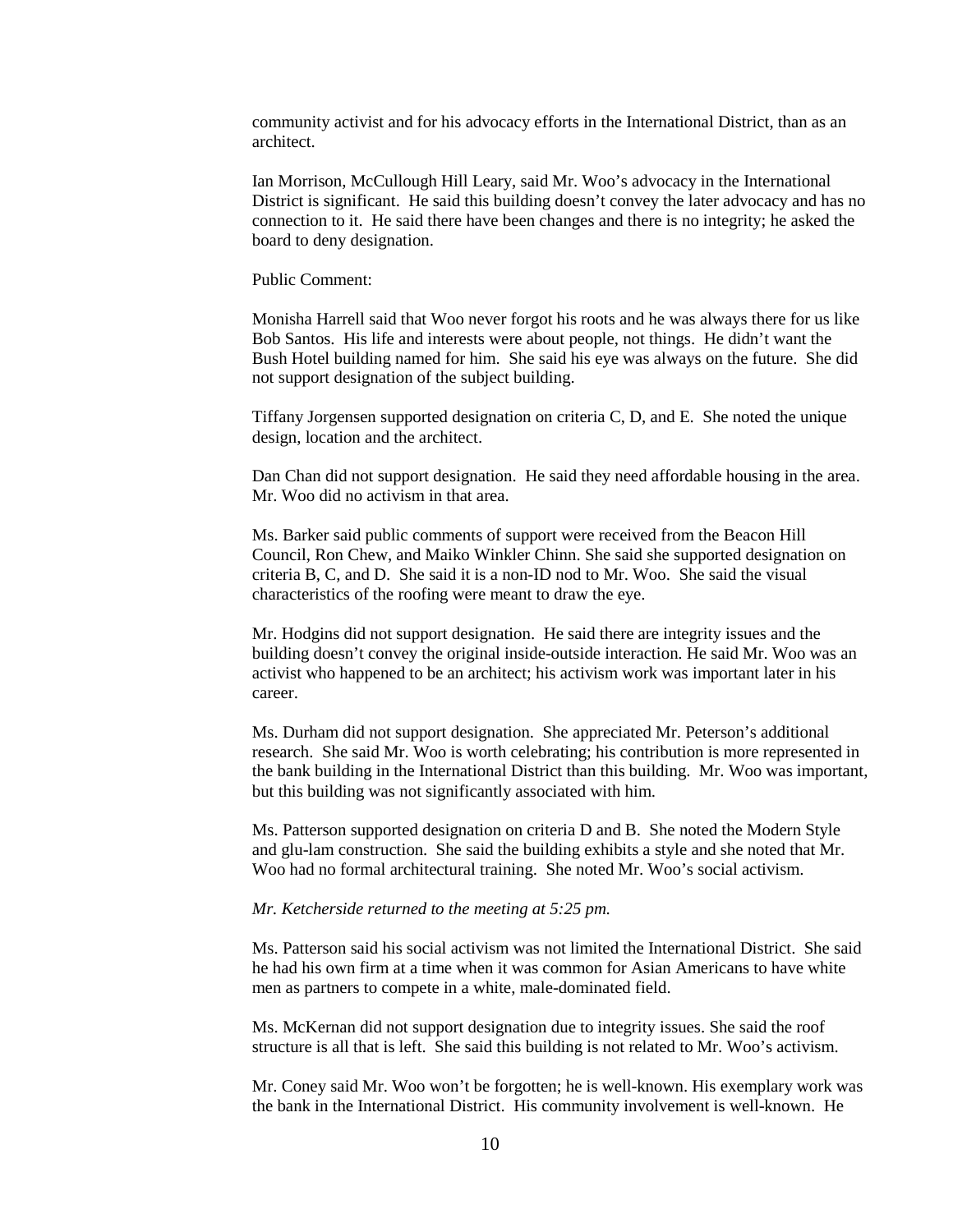said the building was an investment; it was not a community hub. He said the roof form alone is not enough. He did not support designation.

Mr. Ketcherside said he would abstain from voting as he was out of the room during much of the presentation. He thanked Mr. Peterson for the additional material and the public for their comments.

Mr. Treffers thanked Mr. Peterson for his presentation. He supported designation but said he was a bit hesitant. He said it is not the most amazing building and he noted the condition issues. He said that Mr. Woo was significant, but he didn't know that this property was significant in his life. He noted the interview and said Mr. Woo was modest and humble and didn't speak to discrimination. He said he agreed with Ms. Patterson; Mr. Woo opened his own firm as a Chinese American in 1950. He said that was a monumental achievement. He said this is Mr. Woo's only commercial building that he designed by himself, before he went into business with white partners. He said architecture was important to him and his career. He was the first Chinese American president of the AIA. He said the building represents a significant aspect of his life. He said it is a modest building. He said he believes in vernacular architecture but in the 1950s strip malls are hard to understand. He said that this building is a higher level of design with its roof form. He said there are issues with the original materials, but the building still has integrity and can convey a sense of the 1950's strip mall.

Mr. Kiel didn't support designation. He said this building is not related to the work that makes Mr. Woo significant.

Ms. Patterson said the existing building is not hindering affordable housing.

Action: I move that the Board approve the designation of the H&K Foods Building at 7118-7144 Beacon Avenue South as a Seattle Landmark; noting the legal description above; that the designation is based upon satisfaction of Designation Standards B and D; that the features and characteristics of the property identified for preservation include: the site and the exterior of the building.

MM/SC/DB/ST 3:6:1 Motion failed. Messrs. Hodgins, Coney, Kiel, and Mmes. Durham and McKernan opposed. Mr. Ketcherside abstained.

## **111517.6 NOMINATION**

## 111517.61 55 Bell Building 55 Bell Street

Rhoda Lawrence, BOLA Architects, prepared and presented the nomination report (full report in DON file). She provided context of the neighborhood and site. She said the building was constructed in 1957 as Masters, Mates, and Pilots Union Hall; it is listed as a Category 3 building in the downtown survey. She provided history of the Belltown neighborhood – its isolation from the business district, the impact of the regrades, early film distribution association, housing, entertainment and food. She said the Viaduct started in 1950 and cut off the waterfront from Belltown; in 1960s Belltown was still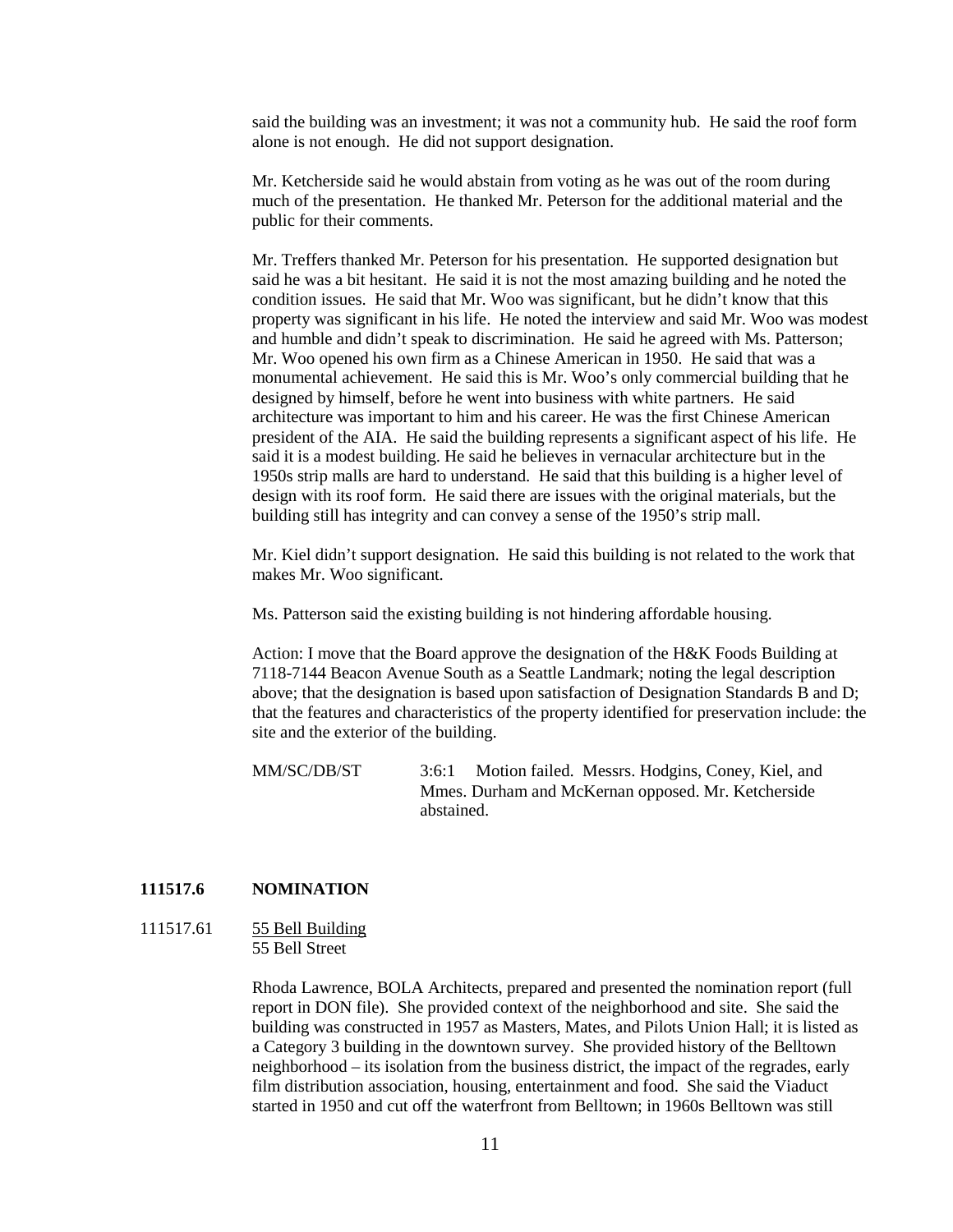isolated. She said in 1970-80 high rise construction began. She said Belltown-Denny was designated an Urban Center in 1974. She said the building was not cited in Steinbrueck and Nyberg's 1975 survey of properties significant to the city or community.

She said that labor history is important to the City and that there are many union buildings. She said strikes empowered workers; she noted the rise of professional unions. She said in 1900 there were 40, and by 1903 there were 75. She noted a 1919 strike in which 60,000 workers participated.

Ms. Lawrence said the building is constructed in the Modern Style, characterized by flat roofs, metal sash – simpler, and functional in appearance. She said the two-story Modern building sits on an oddly shaped lot. She said it is painted concrete and not a distinctive design. She noted the concrete pilasters and spandrels and the replacement vinyl sash ribbon windows. She said the brick entry pilasters have been painted. She noted the brise soleil on the west façade and said there is nothing innovative. She said there are other, better examples in Seattle. She said architect Thomas Smith designed over 200 residences, Queen Ann Post Office; this building is not worthy of recognition.

She said Masters, Mates, and Pilots occupied the building for 33 years; the Art Institute occupied it later.

Ms. Patterson asked about integrity.

Ms. Lawrence said the simple brick pilasters were painted over and all windows have been changed to vinyl and are in a different configuration; she said the brise soleil was painted black. She said the second floor was changed to a residence.

Ms. McKernan said the labor union building is functionally modern but some were elevated indicating competitiveness between unions.

Ms. Lawrence said it was important to show competence and strength in the community. Responding to questions she said that the website had good information; the current focus of the union is benefits and maritime training, but she found nothing about the building history.

Mr. Hodgins asked if there are better photos of the west elevation.

Ms. Lawrence said the elements are the same, it is just painted.

Mr. Hodgins asked why the Catholic Seamen's Club was not mentioned in the presentation.

Ms. Lawrence said it was a social club, not a union building.

Mr. Coney asked about the construction type.

Ms. Lawrence said it is concrete, but it isn't clear if it is cast-in place, or pre-cast construction. She looked at the drawings and the studied the building in person and couldn't tell for certain. She said the concrete has many layers of paint that obscure the details.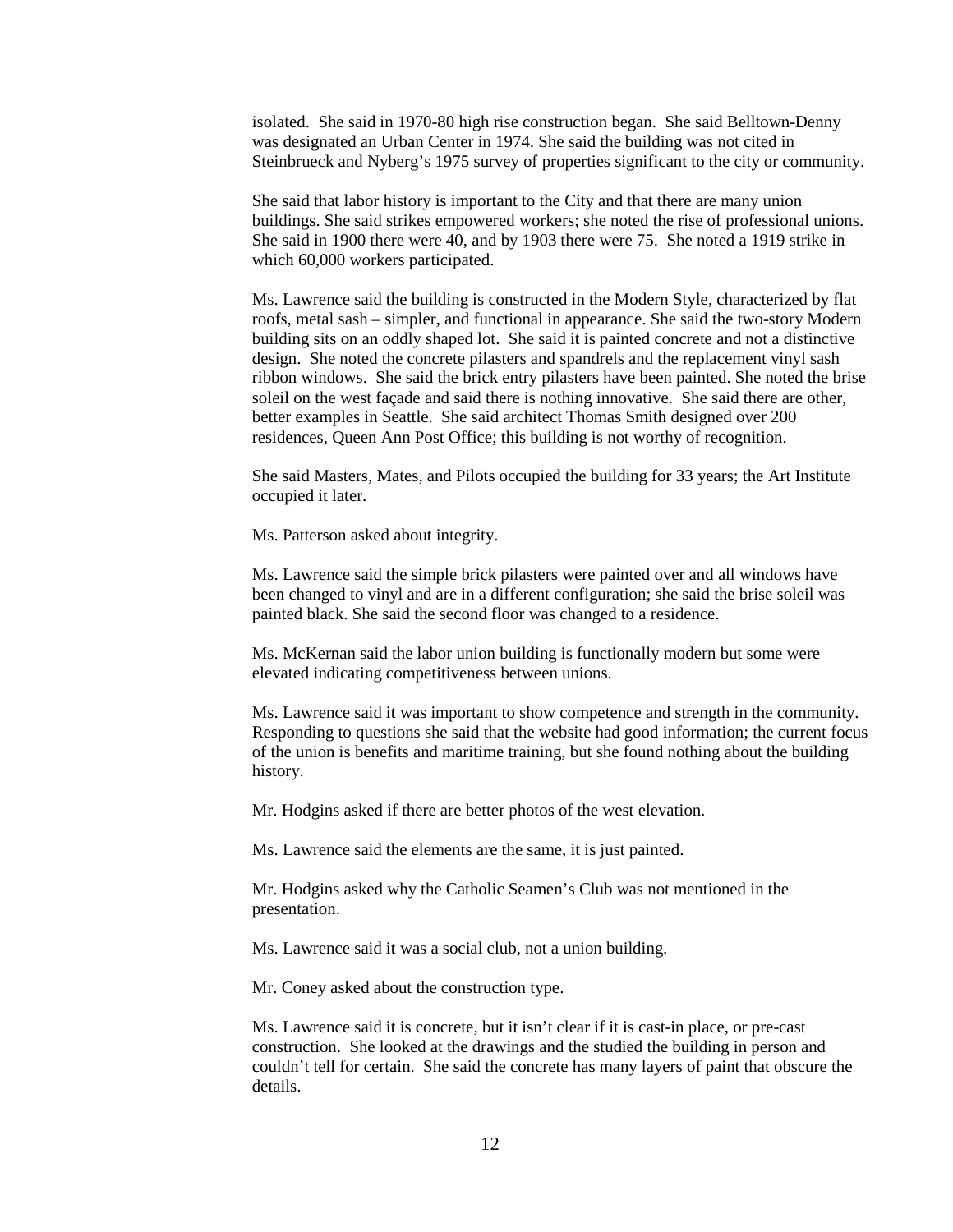Mr. Coney asked if a significant event occurred there.

Ms. Lawrence said the union covers 19 ports in the United States. Masters, Mates, and Pilots are highly trained engineers; it was not started here.

Mr. Treffers asked when this union was formed and if they were in another building.

Ms. Lawrence said they showed up in Polk Director in 1959 but that she didn't know where they were located before that.

Mr. Treffers asked what the impetus to build their own building was.

Ms. Lawrence said they were wealthier and wanted to have a larger presence.

Mr. Coney asked what the membership count was at the height of the union's operations.

Ms. Lawrence didn't know.

#### Public Comment:

Chris Cody said the union hall is an important relic; they knew the viaduct and World's Fair were coming. He said he thought it was tilt-up concrete construction. He said that this building is unique and represents a place in time. He said unions are a bit part of the City. He said the building is close to the docks. He said the exterior looks the same except for paint. He said it is one of the last vestiges of that time and place.

Steve Hall, Friends of Historic Belltown, said their nomination application was not accepted, and that this is an 'anti-nomination' by the applicant. He said this building characterizes their neighborhood. He said it meets Criterion C and noted the importance of labor unions. He said Washington State Ferries was unionized. He said this is a maritime union. He said the building meets Criterion D. He said the inventory says it is tilt-up construction. He said Smith was known for that and this may be one of his first examples. He calls the building 'post war, world's fair, transitional' style. He said this is a last vestige and it still has the same look and feel as when it was built. He said the building meets Criterion F. He noted the location at Bell Street Pier, the connection to the waterfront and its association to the maritime industry.

Lydia Ensley said it is one of the only buildings in the area that doesn't block the sun – most are high glass buildings. She said the building meets Criterion F; it is distinctive to all around it. She said you don't see as much labor interest now – there was so much.

Tiffany Jorgenson, Friends of Historic Belltown, said it meets Criterion D. She said it is an example of New Formalism which was popular in the 1960s and it was built in 1957; there are few examples. She said this building was built before the World's Fair. She said architect Thomas Smith was born and raised in Washington; he had his own firm in 1957 and did work in Pioneer Square, a variety of commercial, industrial, residential buildings. She said union buildings were smaller and based on engineers. She said the mosquito fleets were the only way to get around and she noted that boilers were so unsafe.

Board Discussion: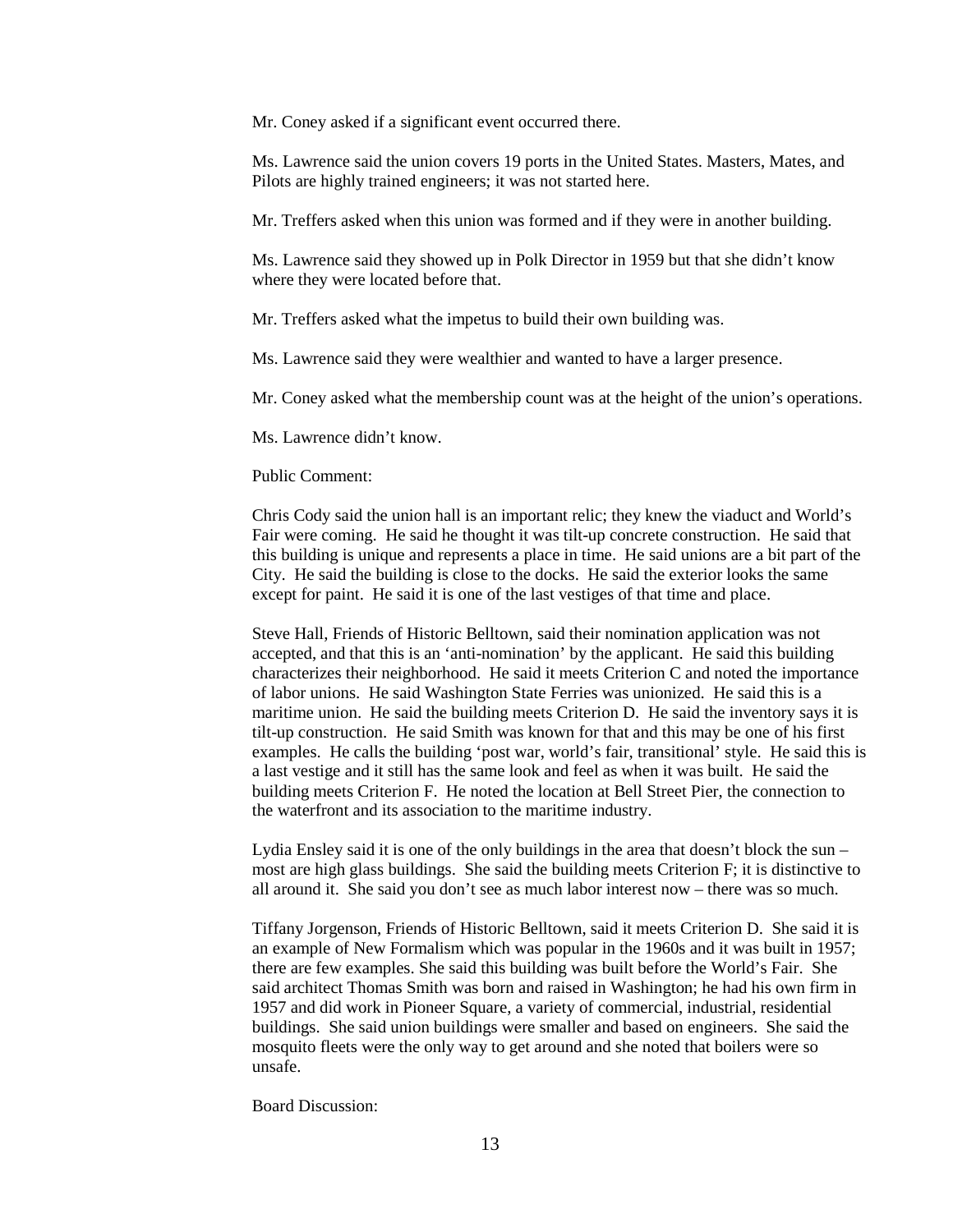Mr. Treffers was unsure. He appreciated public comments and the Friends of Historic Belltown report. He requested more information on the Masters, Mates and Pilots Union, Washington State Ferries and how that fits into the role of labor. He said he has lots of questions about labor history and the union role in the maritime history. He said the union hall is a property type and he didn't know if this is the best example.

Mr. Coney said this is not the union's first or last location, so the building does not embody the union. He was leaning toward not supporting nomination. He said it is a non-descript building; it has the visible characteristics of the style but there is not much there. He said it is not a gateway to the neighborhood. He said the building is overwhelmed by the World Trade Center. He said the building was not built at a critical juncture in history; it did its job, it supported members.

Mr. Ketcherside supported nomination and noted his father was a boilermaker and the union was a big deal to them. He said that the pilots drive in all the huge ships through the straits into the port. He said Washington State Ferries bought out the Black Ball ferry fleet; in 1951 this union started organizing workers for the ferries. He said the building met criteria C and F; he said the building is spatially different and it doesn't have to be a gateway.

Ms. McKernan supported nomination and said the Washington State Ferry connection is interesting. She said Criterion D is relevant. She said from aerial photo the building is non-descript and is dwarfed by others. She said the original design is brick with signage; it is a pleasing, Modernist building. She noted the uninterrupted grid and strong horizontality. She requested more information on architect Tom Smith's work.

Ms. Durham said it is not a remarkable building. She said it has a lot of integrity and paint is not a permanent change. She said the connection to the ferries is compelling; Washington State Ferries is the largest state ferry system in the country. She noted Mr. Ketcherside's comments that the building came on the heels of the ferry connection. She said there was not a lot of information about architect Tom Smith. She supported nomination.

Ms. Patterson said the Master, Mates, and Pilots is significant to the history of the community. It isn't tied to this building or even within this neighborhood. She said this was not their first nor last location so does not meet Criterion C. She said the building is non-descript and has no ornamentation, which is part of the style. She said the original aluminum windows were part of the style and those have been changed. She did not support nomination. She hoped to see future nominations from Friends of Historic Belltown.

Mr. Hodgins appreciated the public comment. He did not support nomination. He said the ferry information was new but wasn't enough. He said a coat of paint is not enough to take away integrity.

Ms. Barker said she is president of a union – Theatre Wardrobe Union. She said the long story is important. She supported nomination and said the bones are still there. She was enamored by the window rhythms and the linear aspect with window reflected in entry. She noted the strong grid with interplay. She said the window openings are intact.